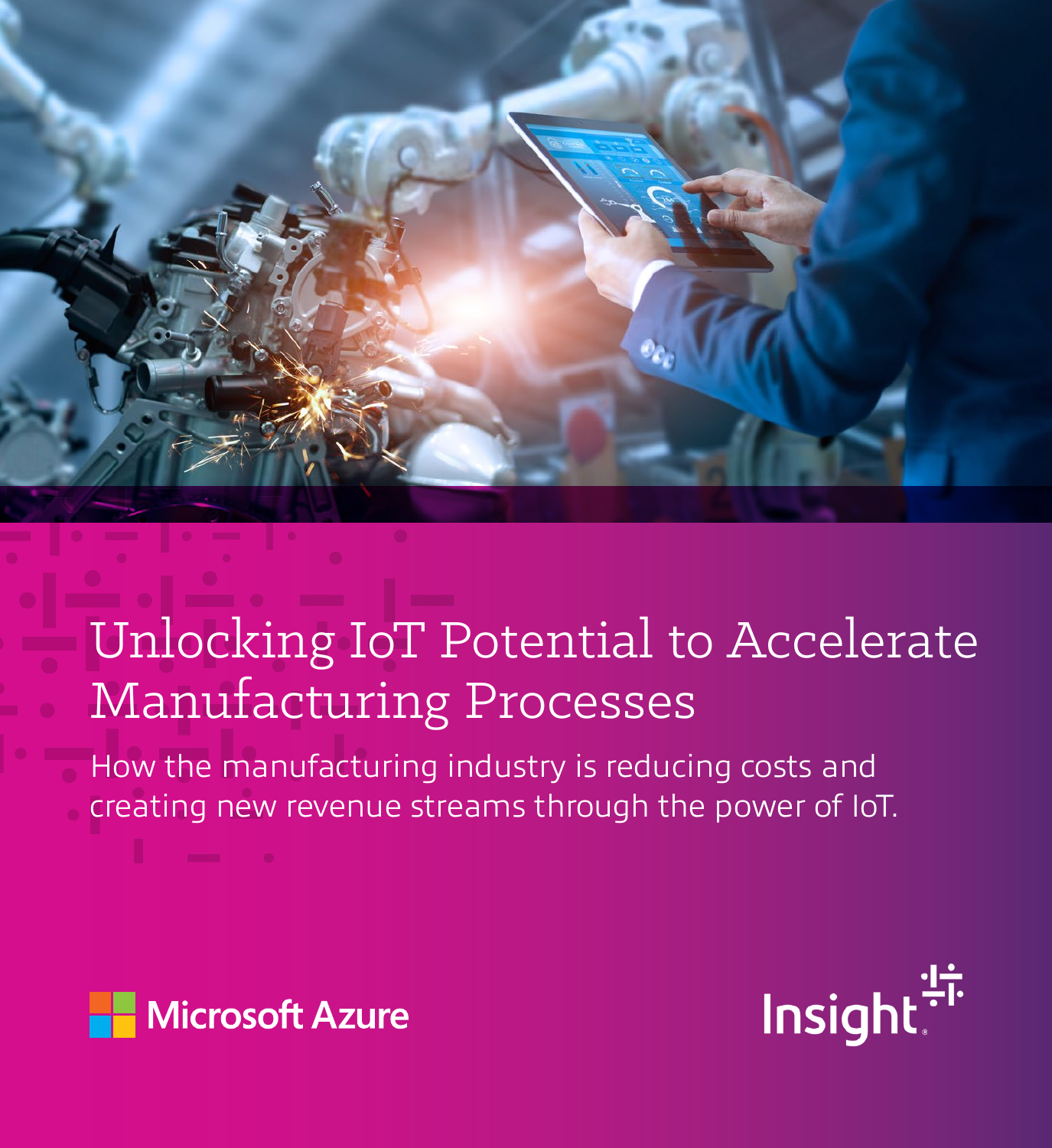

#### The manufacturing plant of tomorrow

The IoT is ushering in a digital industrial revolution. Machine learning, autonomous and intelligent things, swarms of drones and other technologies that once seemed like fiction are now reality.

One of the greatest influencers of the IoT movement is Artificial Intelligence (AI). In fact, Gartner tapped AI as a key strategic imperative for 2018 to expand capabilities of IoTconnected devices and industrial systems.<sup>1</sup> AI is the driving technology behind intelligent things, which are physical things that behave and interact more naturally with their environment, such as self-driving cars, robots and drones.

The need for innovative software and technology is not lost on the manufacturing world.

Manufacturing companies are exploring how they can also become software companies. They want to know how they can digitally transform both internal operations and products in the field to gain market share, new revenue opportunities and cost savings.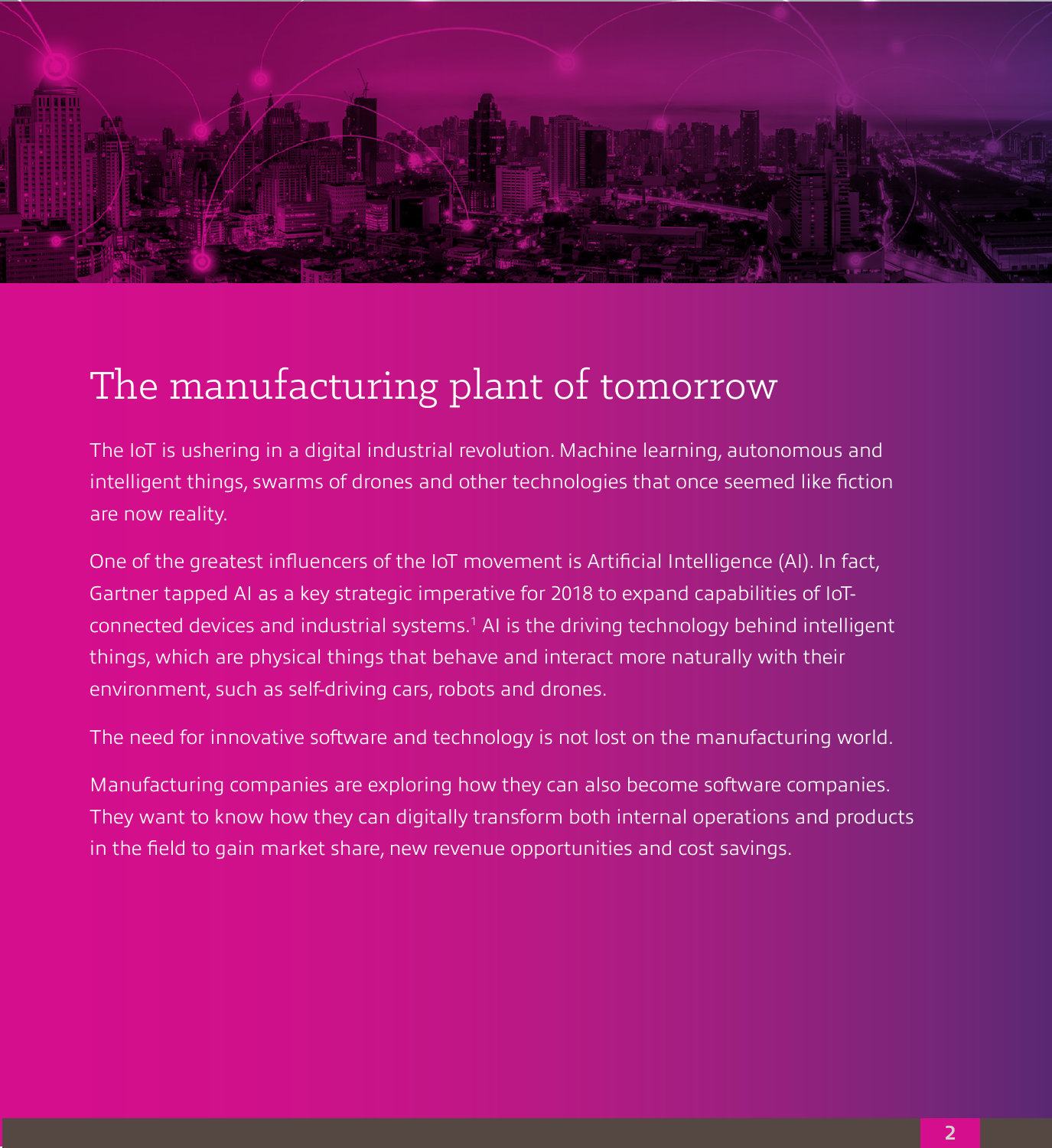

#### The age of the smart factory

The IoT is enabling fully connected and flexible manufacturing systems, otherwise known as a smart factory. Intelligent things are infused into the manufacturing system, creating a constant stream of collected and shared data that enables greater agility, efficiency and flexibility.

The "things" of the IoT are myriad devices, such as sensors, integrated analytics systems, augmented reality, digital interfaces and more. Common forms of the IoT consist of:

Autonomous things – capable of responding to the real world, unassisted. For example, a machine tool manufacturing plant can operate entirely on its own 24/7, with the intelligent capability of switching tools as needed. Human workers are only required for monitoring plant performance from tablets and performing high value-added tasks.

Swarm intelligence – the result of various, unconnected devices sharing data. Swarm intelligence is integrated into factories to help with production scheduling in order to reduce bottlenecks and boost efficiencies.

Autonomous things and swarm intelligence are just two examples of how the IoT is transforming industries, and manufacturing has much to gain. Smart factories can leverage these technologies to reduce costs through predictive maintenance, improved safety and efficiency – and uncover net new revenue from value-added services.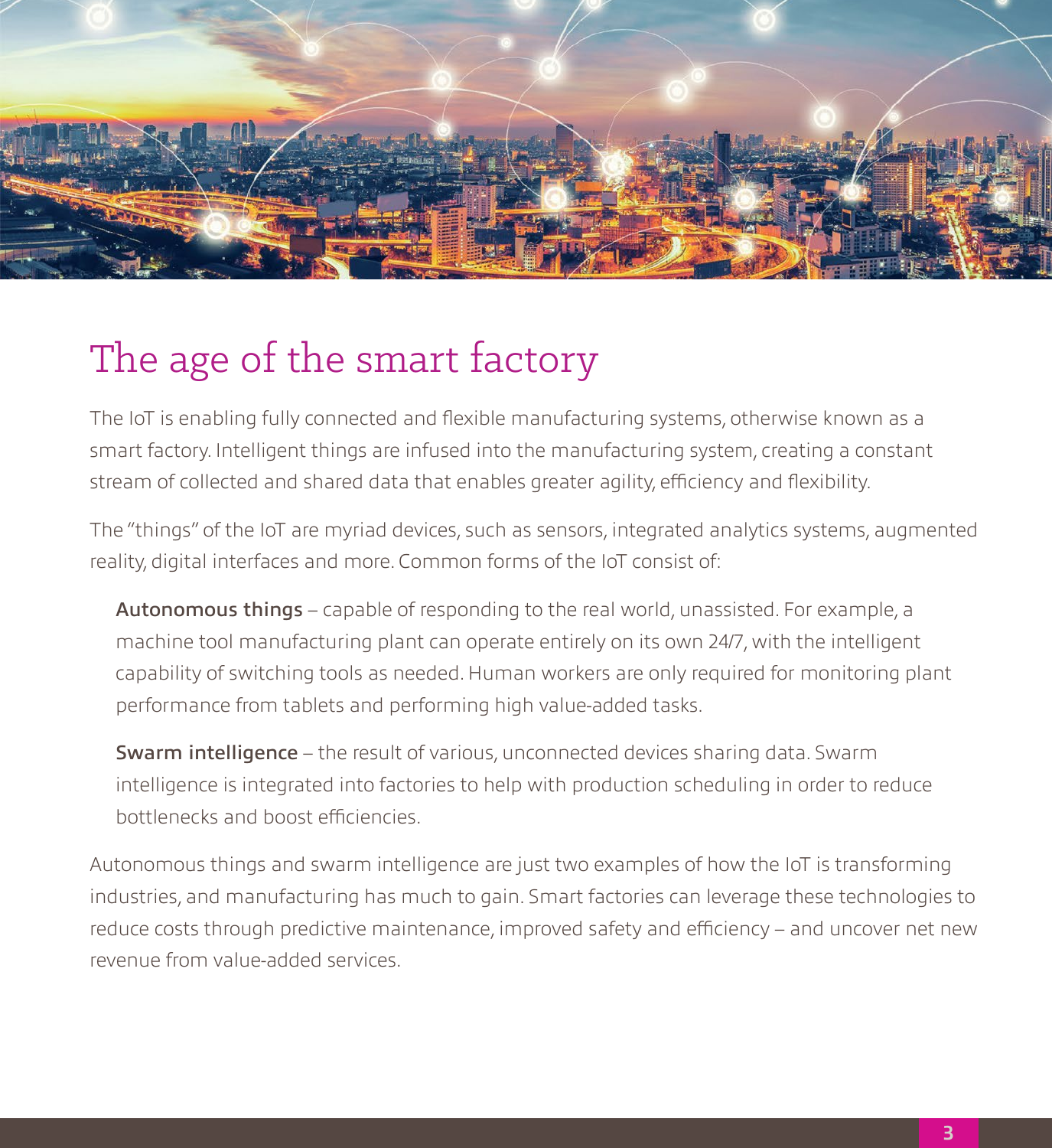

### Predictive maintenance and quality control

To maintain and grow profits, a manufacturing plant must produce quality products to quota. Defects or flaws in production are often costs consumed by the business. And for many manufacturers today, production depends on equipment performance.

Historically, plants have been forced to respond reactively to equipment failure, resulting in unpredicted downtime – and financial loss.

The IoT can help your manufacturing plant achieve greater quality outputs and prevent unexpected downtime. Sensors applied at various points of the manufacturing line can inspect products at key intervals and catch defective parts before completion, reducing waste. Machines can also be embedded with autonomous technology to perform preventive maintenance, self-regulate or report potential failures.

Augmented Reality (AR) might be a cool trend in the consumer market, but businesses are deploying AR in more practical applications. For example, a machine repair worker can use AR to get real-time data about a problem and instructional guidance during a hands-on repair. The use of AR in the field can help simplify complex machinery so that repairs are done efficiently and accurately.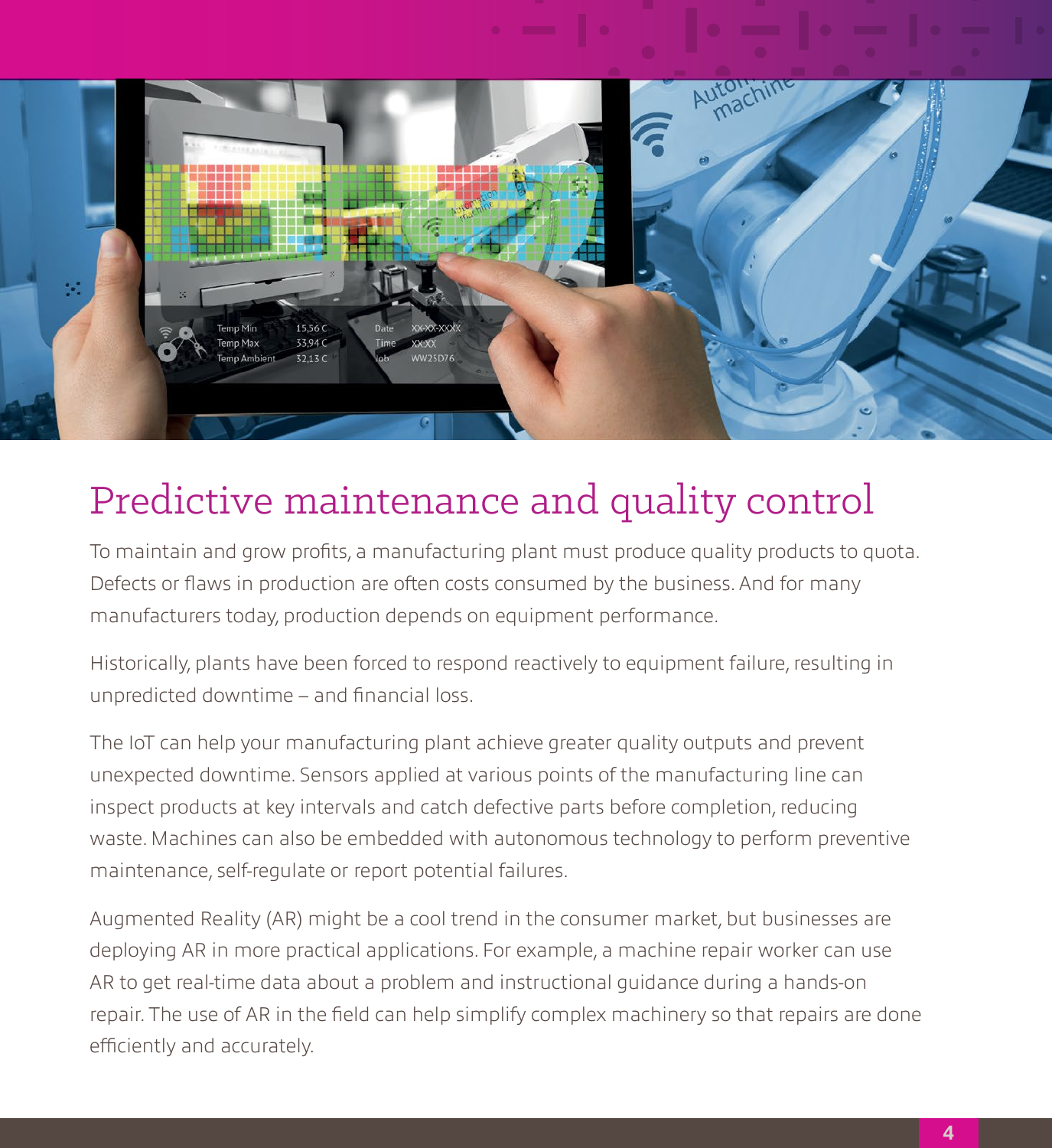#### Enhance the customer experience

After your products leave the manufacturing floor, how do you track them and ensure optimal performance for your customers? The IoT has a place inside and outside the factory walls. You can improve customer experience by embedding products with sensors, giving you the ability to monitor product performance and predict business opportunities for maintenance or other value-added services.

Sensors enable your company to catalogue products and track assets, which is particularly beneficial if your plant sells products to distributors and resellers. Knowing where your products end up and monitoring product health allows you to quickly locate products for service needs, prevent failures and serve your end users better.

Access to sensor data also improves field service scheduling. With rich data available ahead of time, you can ensure the right technicians and tools are dispatched before potential issues become major problems.

The IoT empowers you to create new business models that offer predictive maintenance and performance monitoring for the equipment you produce – delivering a rich customer experience and creating new revenue streams.

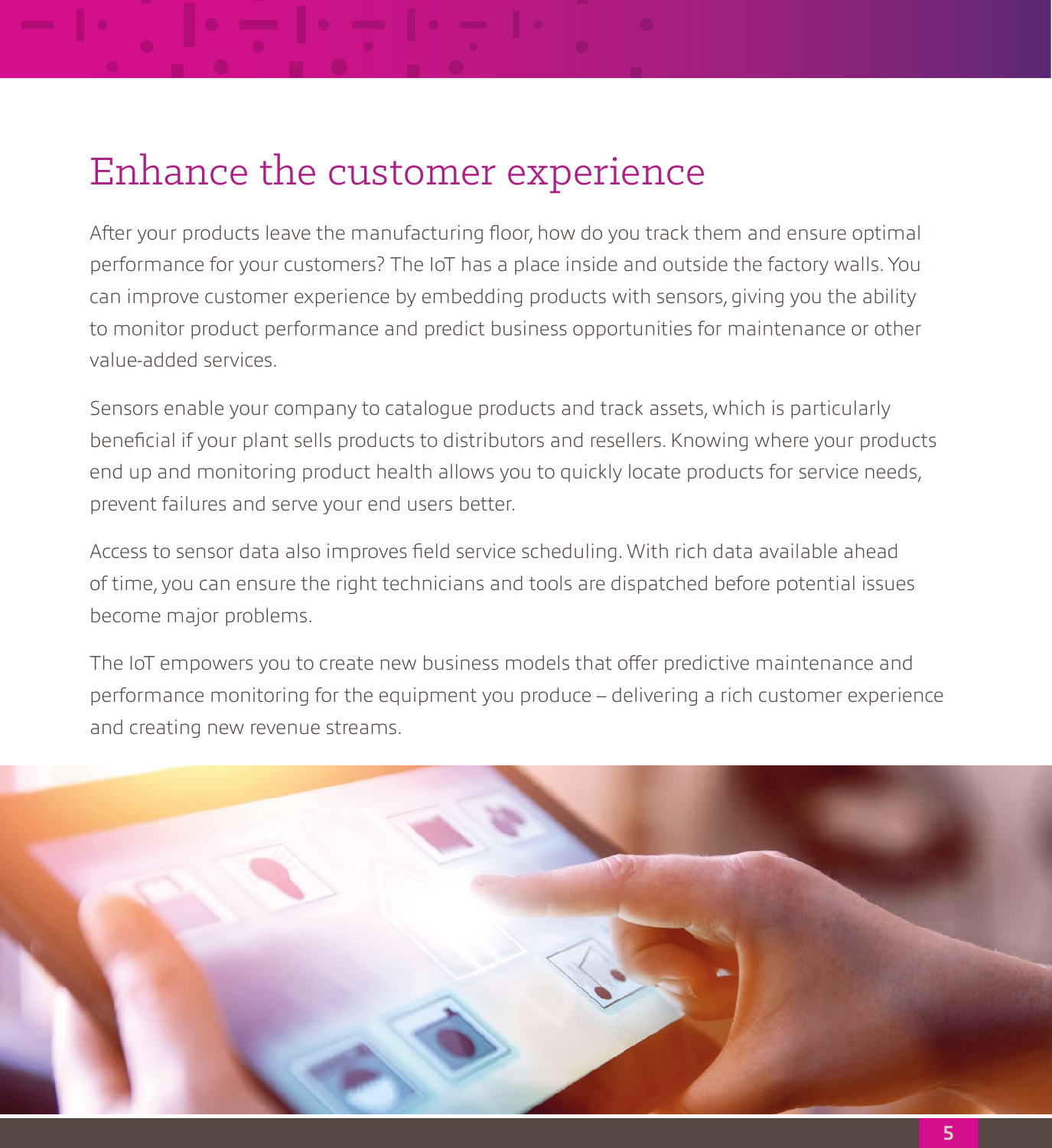

#### Improve safety and efficiency

The manufacturing industry reported nearly 485,000,000 nonfatal injuries and illnesses in 2017/18.2

Wearable technology has enormous implications for worker safety. Sensors embedded in items such as hard hats and wristbands can collect and process data to provide real-time alerts if a worker's health is in danger or if safety protocols are not being followed.

Unlike popular consumer wearables, advanced wearable technology specifically designed for worker safety is capable of cognitive computing using multiple data points. For example, heart rate, skin temperature and movement analysed individually may not sound any alarms, but when the data is assessed together, it can indicate heat stress.

Factories can also improve safety using industrial cameras equipped with image processing capabilities that can capture and analyse visual information. Acting as the eyes of the factory, image processing cameras can quickly scan specified visual areas and efficiently detect potential dangers or problems.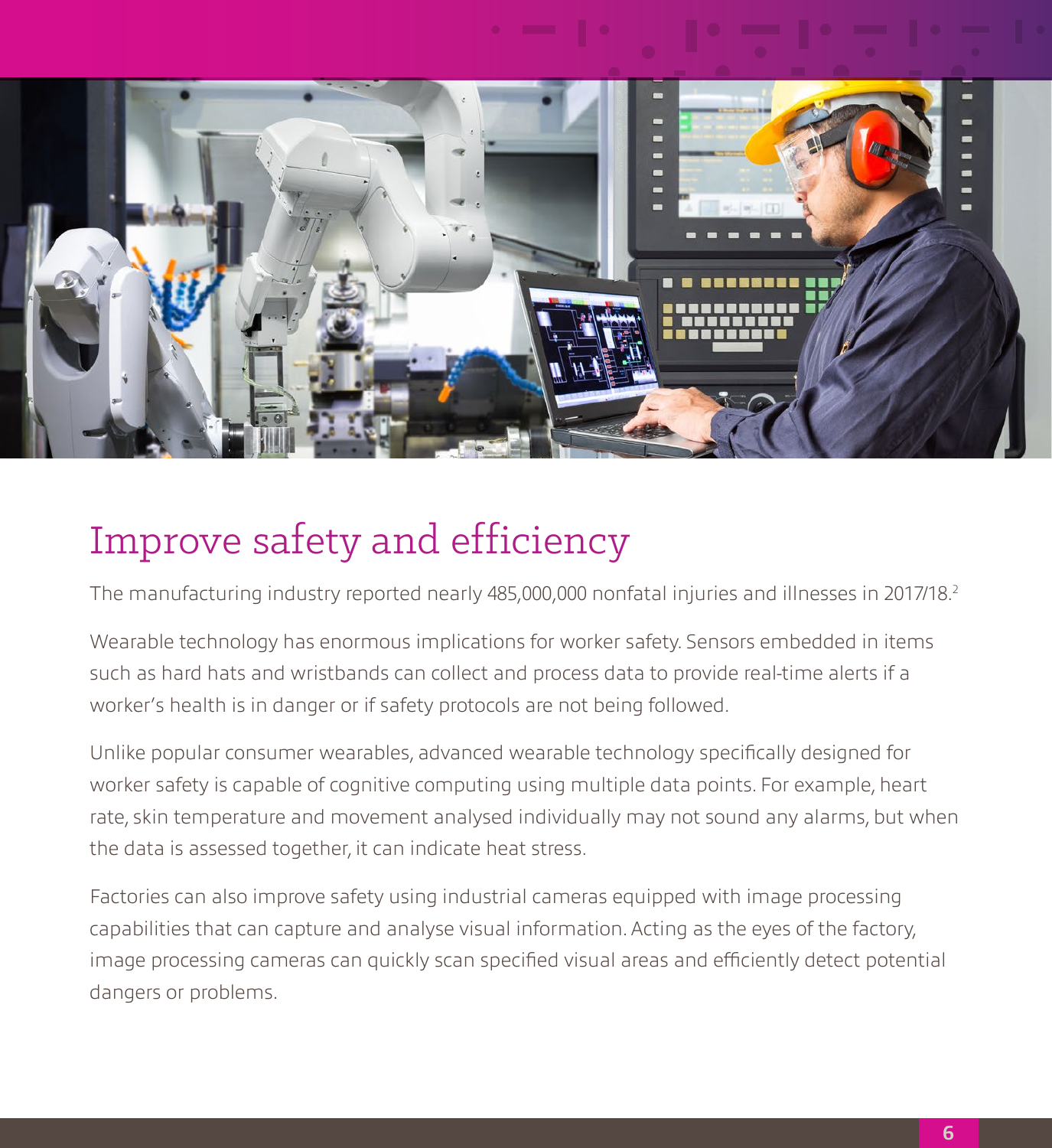# How to prepare for your digital transformation

The IoT introduces endless possibilities. And this is perhaps where most businesses face paralysis by analysis. The applications for the IoT are overwhelming. So where do you start?

Insight recommends beginning by prioritising your short- and long-term opportunities. For example, are your immediate objectives aimed at improving operations, efficiencies or safety? Or are you focused on future-state gains and value-added services, such as putting products in the field with a strategic digital imprint that enables you to reduce overhead costs of support and enhance customer engagement?

Leveraging the IoT is a huge task and requires a lot of planning to ensure you cover all of your bases. Working with a partner such as Insight will help you identify and prioritise your goals, create a strategic plan for the IoT and execute successful implementation with minimised disruption. With an effective IoT project in place, you can experience the financial gains of a manufacturing company that's running smarter.

## Why Insight?

#### **Solutions that Meet Your Business Needs.**

To remain competitive in today's market, innovation is vital. Using proven IoT, Advanced Analytics and AI technologies, we can help you develop market differentiation by building bespoke, transformative solutions that meet your success criteria.

Our Digital Innovation solutions help manufacturers streamline and simplify their operations, enabling faster innovation, more efficient output and greater revenue.

These solutions are developed in the cloud, on the Microsoft Azure platform, to ensure short time-to-innovation, huge scalability and cost savings.

To learn more, visit **nl[.insight.com/ma](https://nl.insight.com/what-we-do/digital-innovation/manufacturing)akindustrie**